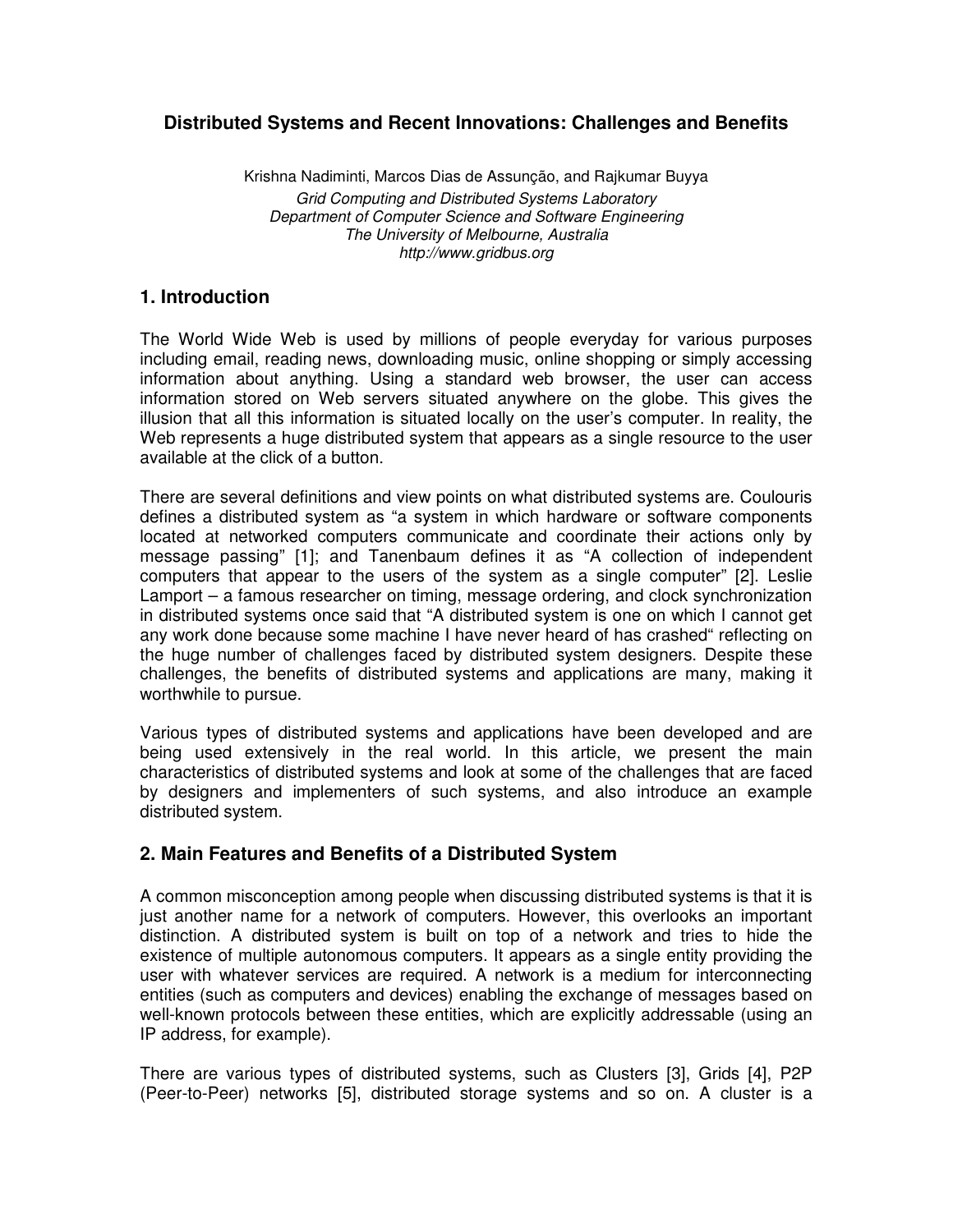dedicated group of interconnected computers that appears as a single super-computer, generally used in high performance scientific engineering and business applications. A grid is a type of distributed system that enables coordinated sharing and aggregation of distributed, autonomous, heterogeneous resources based on users' QoS (Quality of Service) requirements. Grids are commonly used to support applications emerging in the areas of e-Science and e-Business, which commonly involve geographically distributed communities of people who engage in collaborative activities to solve large scale problems and require sharing of various resources such as computers, data, applications and scientific instruments. P2P networks are decentralised distributed systems, which enable applications such as file-sharing, instant messaging, online multiuser gaming and content distribution over public networks. Distributed storage systems such as NFS (Network File System) provide users with a unified view of data stored on different file systems and computers which may be on the same or different networks.

The main features of a distributed system include [1] [2]:

- Functional Separation
	- Based on the functionality/services provided, capability and purpose of each entity in the system.
- Inherent distribution

Entities such as information, people, and systems are inherently distributed. For example, different information is created and maintained by different people. This information could be generated, stored, analysed and used by different systems or applications which may or may not be aware of the existence of the other entities in the system.

• Reliability

Long term data preservation and backup (replication) at different locations.

**Scalability** 

Addition of more resources to increase performance or availability.

• Economy

Sharing of resources by many entities to help reduce the cost of ownership.

As a consequence of these features, the various entities in a distributed system can operate concurrently and possibly autonomously. Tasks are carried out independently and actions are co-ordinated at well-defined stages by exchanging messages. Also, entities are heterogenous, and failures are independent. Generally, there is no single process, or entity, that has the knowledge of the entire state of the system.

Various kinds of distributed systems operate today, each aimed at solving different kinds of problems. The challenges faced in building a distributed system vary depending on the requirements of the system. In general, however, most systems will need to handle the following issues [1] [2]:

**Heterogeneity** 

Various entities in the system must be able to interoperate with one another, despite differences in hardware architectures, operating systems, communication protocols, programming languages, software interfaces, security models, and data formats.

**Transparency** 

The entire system should appear as a single unit and the complexity and interactions between the components should be typically hidden from the end user.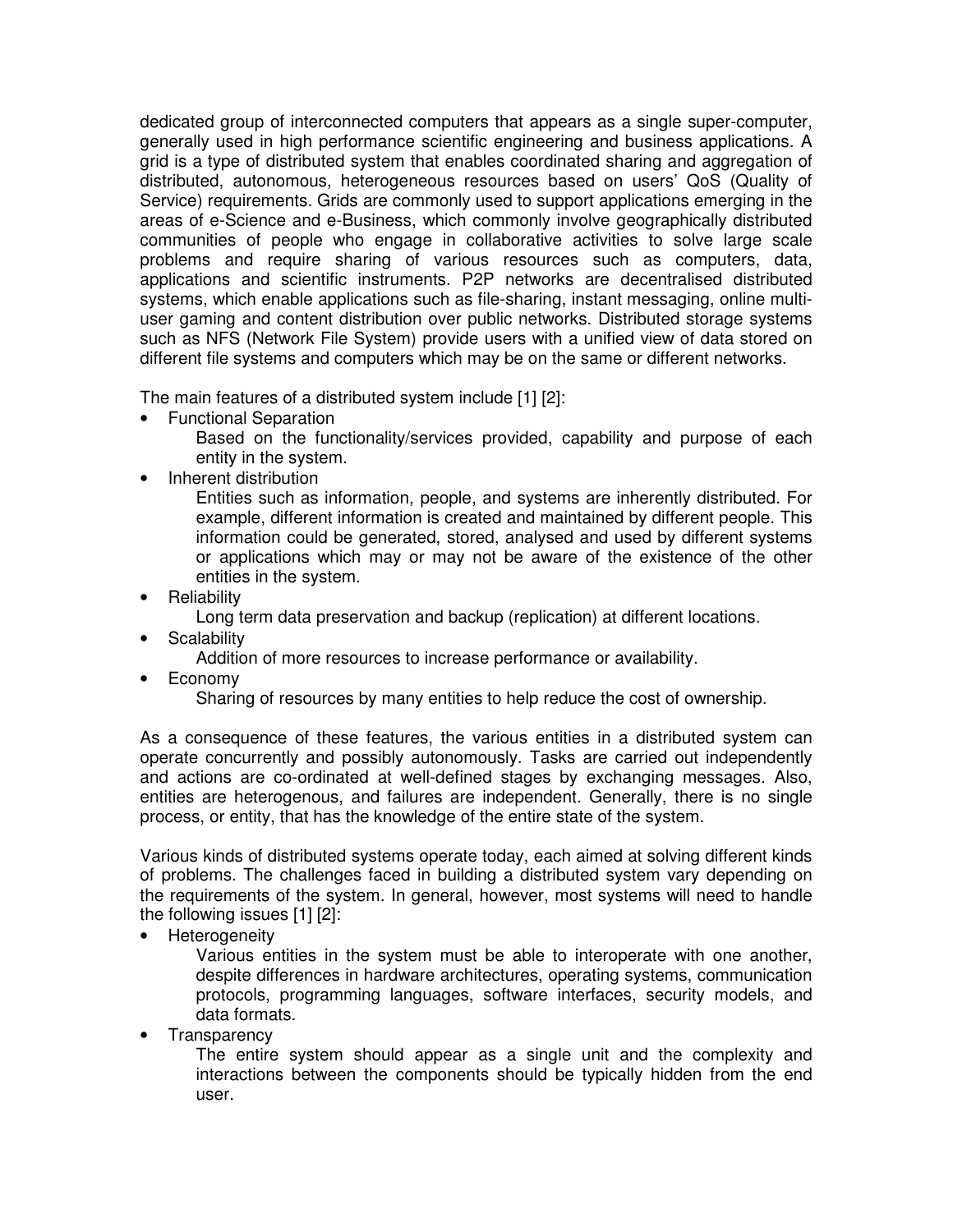• Fault tolerance and failure management

Failure of one or more components should not bring down the entire system, and should be isolated.

• Scalability

The system should work efficiently with increasing number of users and addition of a resource should enhance the performance of the system.

**Concurrency** 

Shared access to resources should be made possible.

• Openness and Extensibility

Interfaces should be cleanly separated and publicly available to enable easy extensions to existing components and add new components.

• Migration and load balancing

Allow the movement of tasks within a system without affecting the operation of users or applications, and distribute load among available resources for improving performance.

**Security** 

Access to resources should be secured to ensure only known users are able to perform allowed operations.

Several software companies and research institutions have developed distributed computing technologies that support some or all of the features described above.

#### **3. Distributed Computing Technologies in Practice**

Over the years, technologies such as CORBA and DCOM have provided the means to build distributed component-based systems. Such technologies allow systems to interoperate at the component level, by providing a software layer and protocols that offer the interoperability needed for components developed in different programming languages to exchange messages. However, such technologies present scalability issues when applied to, for instance, the Internet and some restrict the developer to a specific programming language. Hence, approaches based on Web protocols and XML (eXtensible Markup Language) have been proposed to allow interoperable distributed systems irrespective the programming language in which they are developed.

Web Services are based on XML and provide a means to develop distributed systems that follow a Service Oriented Architecture (SOA). Services are described in an XMLbased dialect (WSDL). In a similar fashion, the request and reply messages exchanged in such systems are formatted according to the Simple Object Access Protocol (SOAP). SOAP messages can be encoded and transmitted by using Web protocols such as the Hypertext Transfer Protocol (HTTP). Various industrial technologies and application platforms such as .NET from Microsoft, J2EE from Sun, WehSphere from IBM are targeted at supporting the development of applications based on Web Services.

Along with Web Services, Grid computing is another emerging paradigm for creating wide-area distributed applications. Web Services are foundation technologies that can be used in building many types of distributed systems and applications including Grid systems. Web Services are in the core of the current implementations of Grid technologies such as Globus from Argonne National Laboratory in USA and the Gridbus from the University of Melbourne, Australia. Grid computing scales from an enterprise/organisation to a global level. Global Grids are established over the public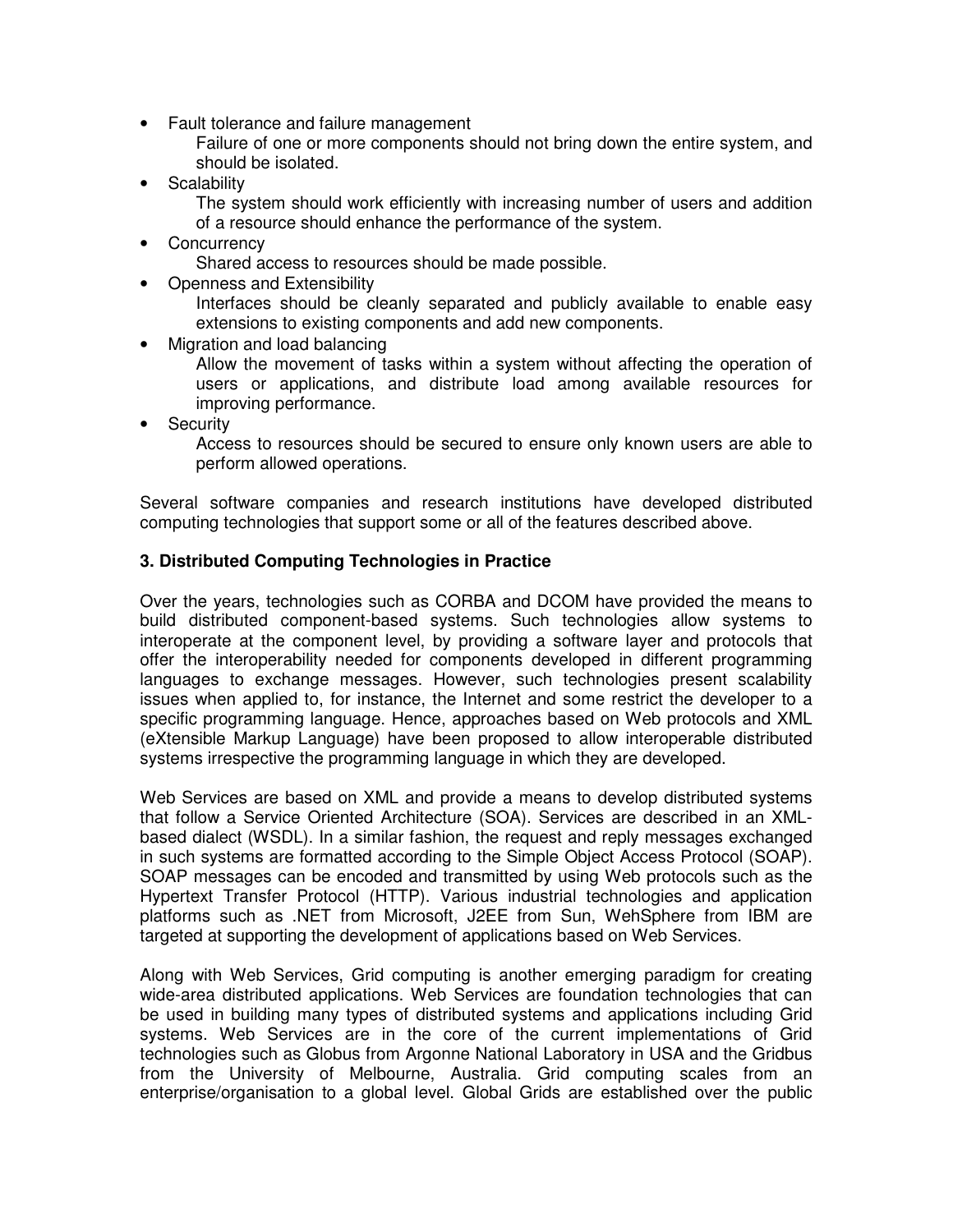Internet infrastructure, and are characterized by a global presence, comprise of highly heterogeneous resources, present sophisticated security mechanisms, focus on single sign-on and are mostly batch-job oriented.

To enable global Grids, one requirement is that current enterprise and campus Grids are able to interoperate. Enterprise and campus Grids consist of resources spread across an enterprise and provide services to users within that organisation and are managed by a single administrative domain. Such Grids are more concerned with cycle stealing from unused desktops and use virtualization of resources in order to provide better means to manage and utilize them within an enterprise. For example, Oracle 10g uses a virtualization approach to split data storage from the database transaction and process layer. However, scalability and the design of security mechanisms are not as difficult as they are for global Grids.

# **4. Alchemi: An example distributed system**

In a typical corporate or academic environment there are many resources which are generally under-utilised for long periods of time. A "resource" in this context means any entity that could be used to fulfil any user requirement; this includes compute power (CPU), data storage, applications, and services. An enterprise grid is a distributed system that dynamically aggregates and co-ordinates various resources within an organisation and improves their utilisation such that there is an overall increase in productivity for the users and processes. These benefits ultimately result in huge cost savings for the business, since they will not need to purchase expensive equipment for the purpose of running their high performance applications.

The desirable features of an enterprise grid system are:

- Enabling efficient and optimal resource usage.
- Sharing of inter-organisational resources.
- Secure authentication and authorization of users.
- Security of stored data and programs.
- Secure communication.
- Centralised / semi-centralised control.
- Auditing.
- Enforcement of Quality of Service (QoS) and Service Level Agreements (SLA).
- Interoperability of different grids (and hence: the basis on open-standards).
- Support for transactional processes.

Alchemi [6] is an Enterprise Grid computing framework developed by researchers at the GRIDS Lab, in the Computer Science and Software Engineering Department at the University of Melbourne, Australia. It allows the user to aggregate the computing power of networked machines into a virtual supercomputer and develop applications to run on the Grid with no additional investment and no discernible impact on users.

The main features offered by the Alchemi framework are:

- Virtualization of compute resources across the LAN / Internet.
- Ease of deployment and management.
- Object-oriented "Grid thread" programming model for grid application development.
- File-based "Grid job" model for grid-enabling legacy applications.